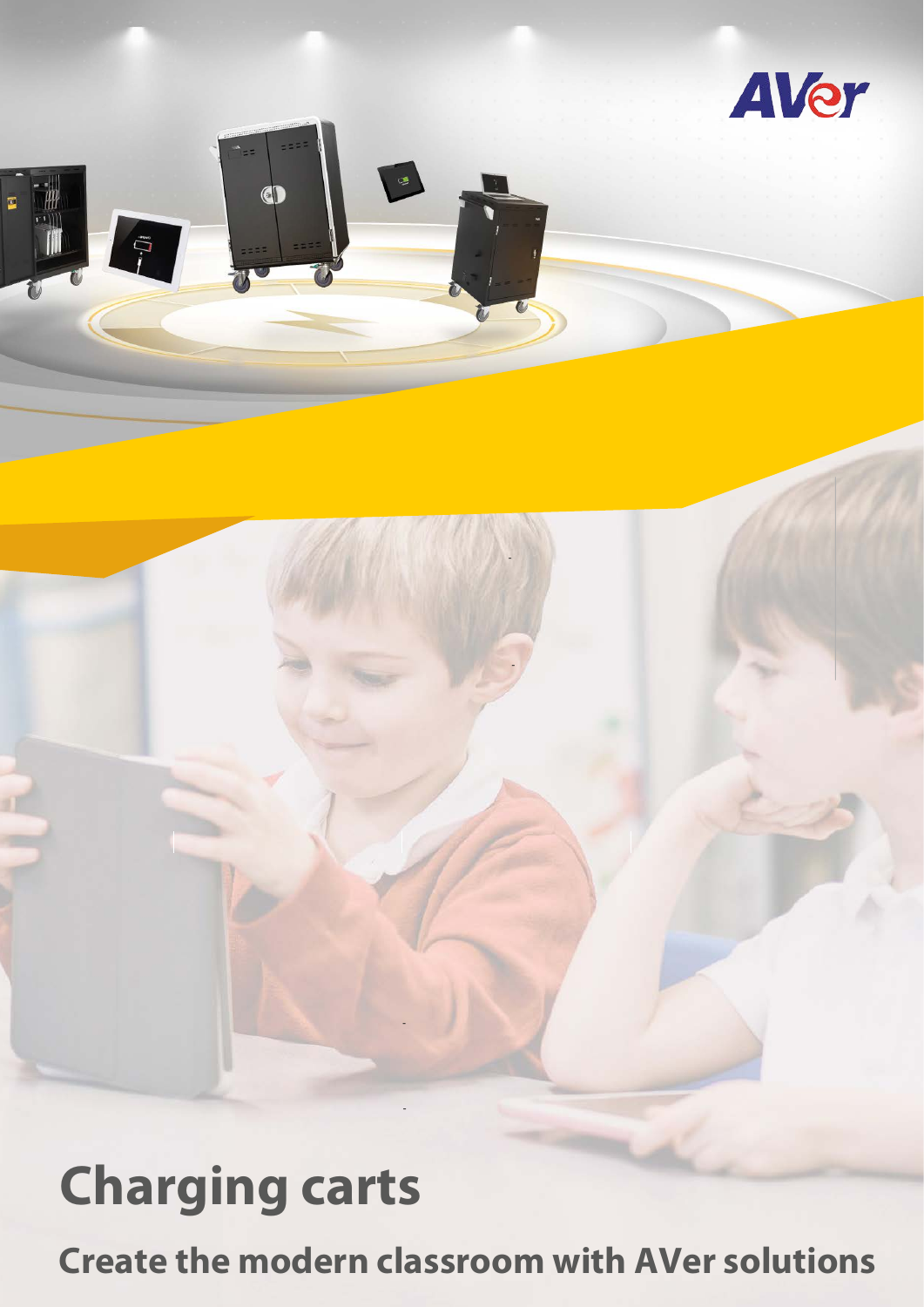*Customizable option*

We understand how managing classroom devices can be challenging and time consuming, especially if you're teaching a large class. Tangled cables, managing various devices, and limited classroom space can be a teacher's worst nightmare. We totally get it. The great news is that we've prioritized to address those concerns in our charging solutions. Understanding the challenges teachers may face with day-to-day device care, we've developed versatile designs and key features to meet every teachers' needs. Our charging cart solutions are easy to use, affordable, and efficient.

## **Customizable storage and easy cable management**

Adjustable and removable dividers allow flexible storage for classrooms managing mixed or large devices. AVer's cutting-edge cable technology securely locks and keeps cables in place with the clip-in dividers.



## **Solid and secure design**

Sturdy steel construction with built-in 3-point locking mechanism to keep devices safe.







- Advanced patented cable management
- Wall mountable and stackable design
- Adjustable slot dividers
- Space-saving footprint



**AVer's advanced intelligent charging system** Determines the best charging sequence with no programming required. Power demand is evaluated per zone to allocate electrical current to the zone that needs it most.

## **Why AVer charging solutions ?**

**10 years**

### *Solide, secure, sleek design*

*Easy cable management* 

*Intelligent charging solutions*

## **AVer E24c / E32c**

24 / 32 Device economy charging cart

### *Efficient charging made simple*

Sleek design with rubber topped surface

Automatic cycle charging technology

. . . . . . . . . . .

- 2-point steel locking mechanism
- Streamlined cable and power management

*Unbeatable warranty package*

## **AVer C36i+**

### *Save time, charge devices smarter*

36 Device intelligent charging cart

## **AVer C20i**

### *Game-changer for small classrooms*

20 Device intelligent charging cart

- Compact design for easy storage
- Smooth and seamless charging
- 3-point steel locking mechanism
- External power outlets
- LEDs charging status







- Slide-out shelves on industrial grade rails
- Smooth and seamless charging
- External power outlets
- LEDs charging status



## **AVer X12**

Watch Video

12 device charging cabinet

## *Manage all your classroom devices*

**16'' max**